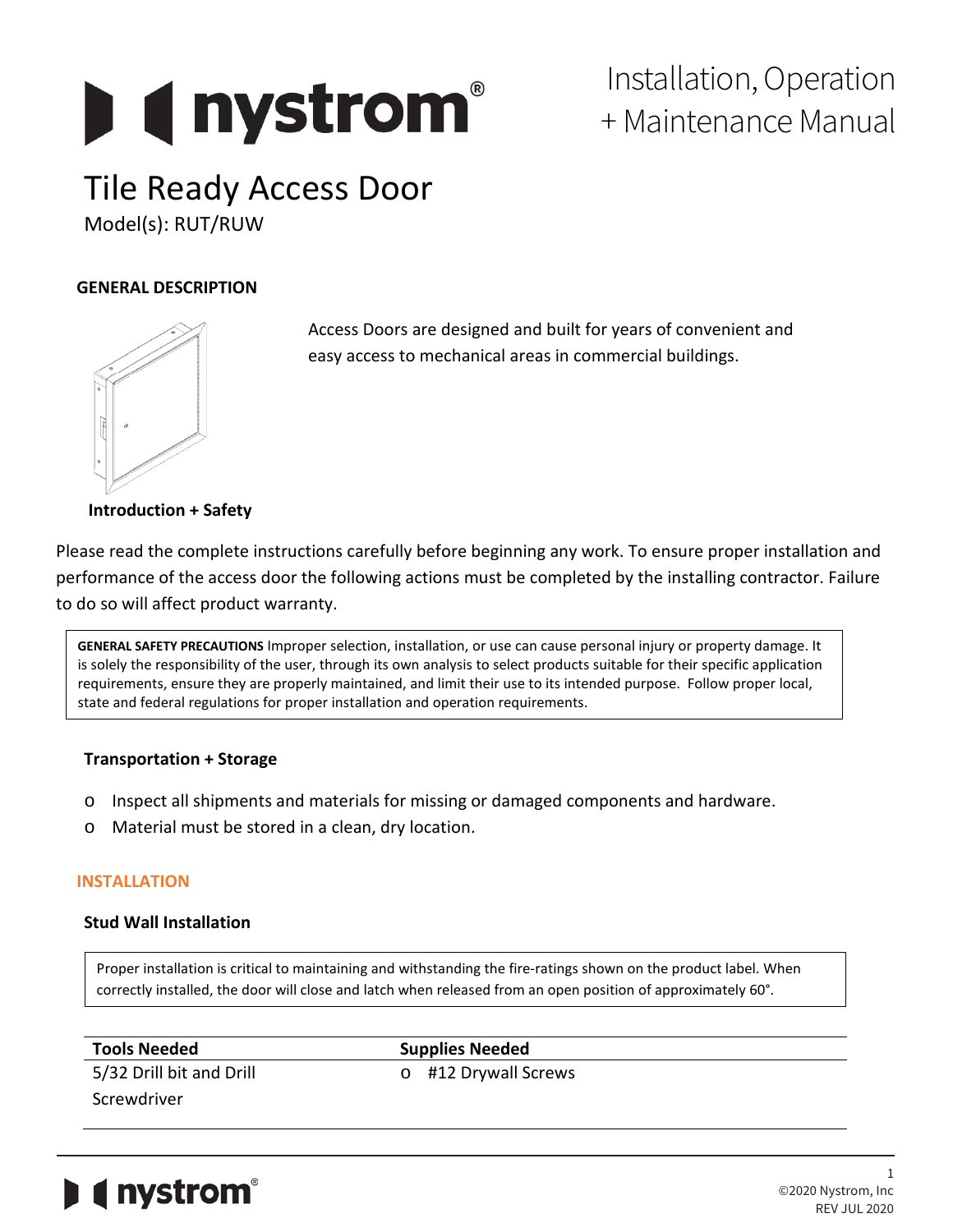- o Install a framed opening at specified location of access door.
- o Opening dimensions should be 1/4" larger than catalog size of door, after wrapping studs with 5/8" type X (fire-resistant) gypsum board. Example: 12" x 12" door, opening should be 12-1/4" x 12-1/4". *A notched-out area is required for the lock bolt cover.*
- 1. Place door in opening and mark location of attachment on studding using holes in latch and hinge side of door frame as guides.
- 2. Remove door and drill 5/32 inch holds through studs at points marked for attachment hole.
- 3. Place door into position and fasten to wall as follows:

| <b>Substrate</b> | <b>Supplies Needed</b>                                         |
|------------------|----------------------------------------------------------------|
| Wood Substrate   | $\circ$ #12 X 1-1/4-inch drywall screws; minimum of 2 per side |
| Steel Substrate  | $\circ$ #12 X 1-1/8-inch drywall screws; minimum of 2 per side |

- 4. For panels with a drywall bead flange (UW), screws should be fastened at 18 inches on center maximum through the flange face in addition to the holes located on the inside of the frame.
- 5. Check door for freedom of movement. If it binds, shim to remove any racking of frame at attachment points.
- 6. Install springs per reference table. Self-closure of door is required for UL fire rating. Neglection to install springs will void the fire-rating.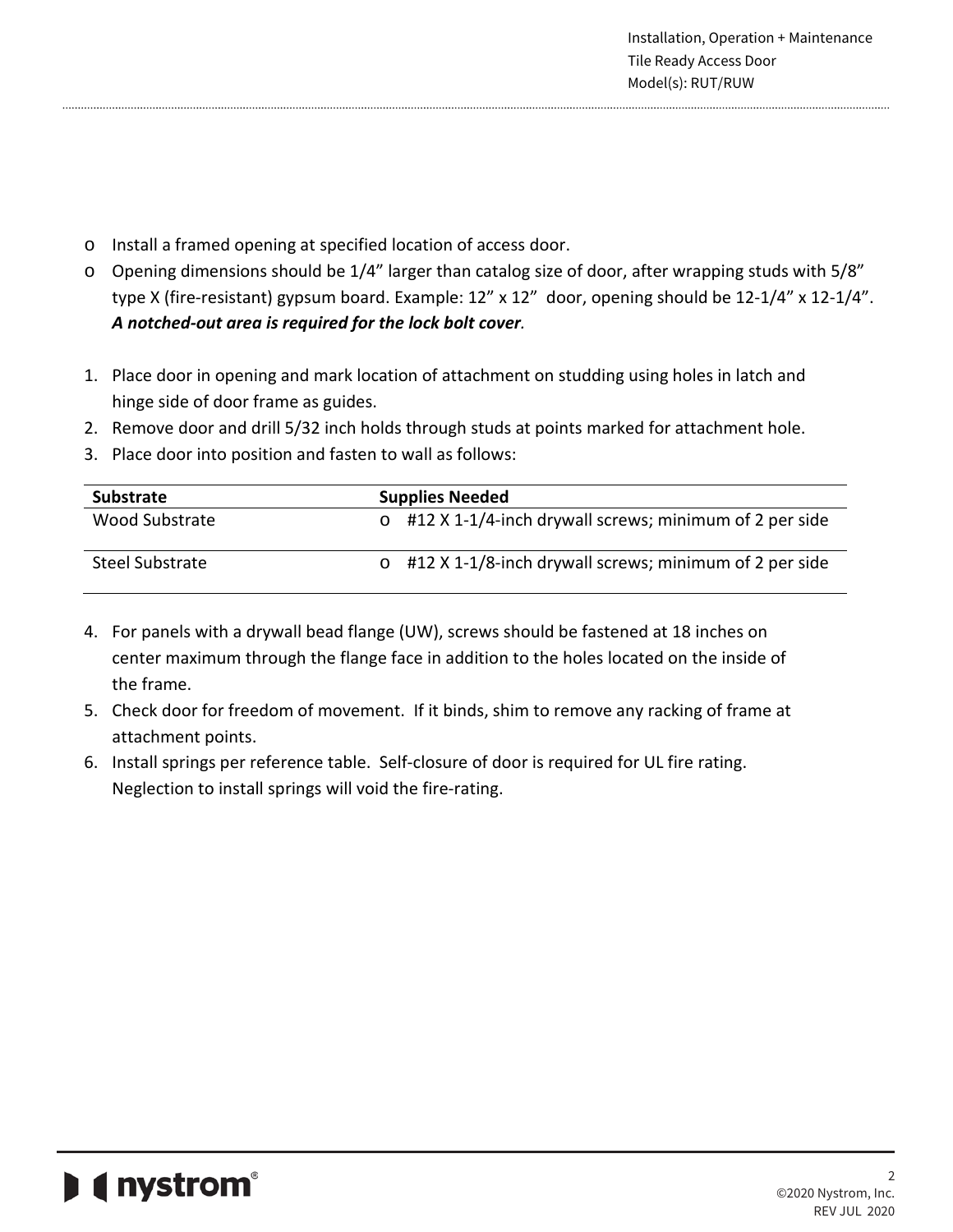#### Masonry Wall Installation

| <b>Tools Needed</b>      | <b>Supplies Needed</b>                       |  |
|--------------------------|----------------------------------------------|--|
| 5/32 Drill Bit and Drill | o #10-32 x 1" Flat-head steel machine screws |  |

- o Opening dimensions should be 1/4 inch larger than catalog size of door. Example: 12 inches by 12-inch door, opening should be 12-1/4 inches by 12-1/4 inches.
- o A notched-out area is required for the lock bolt cover.

#### **INSTALLATION**

- 1. For new construction, unfold masonry anchors prior to fill.
- 2. Place door in opening and mark location of attachments using holes in latch and hinge sides of door frame as guides.
- 3. Remove door and install expansion shields in wall at points marked.
- 4. Place door into position and fasten with #10-32 X 1" flat-head steel machine screws.
- 5. Check door for freedom of movement. If it binds, shim to remove any racking of frame at attachment points.
- 6. Install springs per reference table 1. Self-closure of door is required for UL fire-rating. Neglecting to install springs will void the fire-rating.